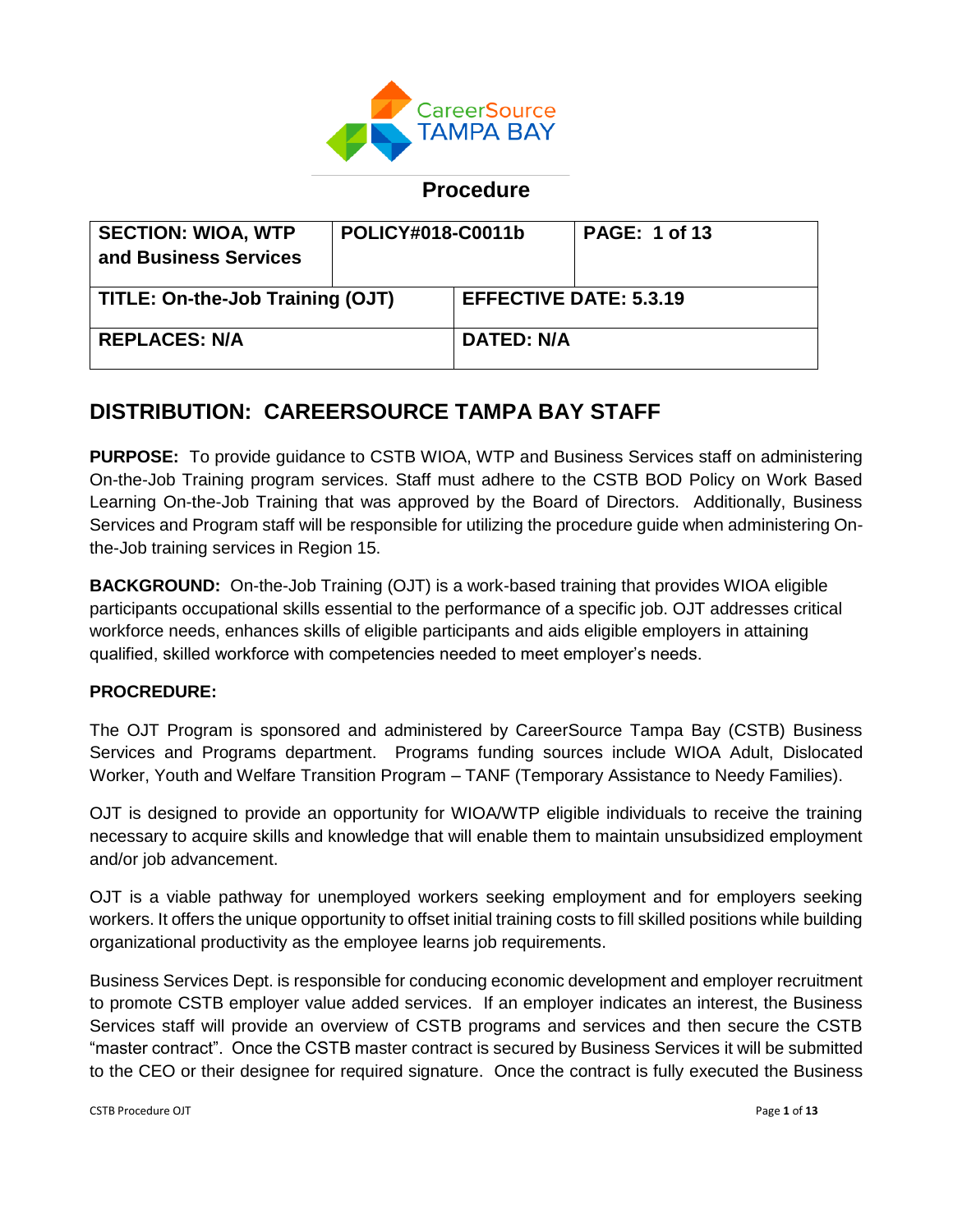Services Program Coordinator will notify CFO, Programs Director and Director of Policy, Performance and MIS.

From that point forward the Programs Department will be responsible for working to fill the OJT position with either active WIOA program participants completing occupational skills training, customers in job search activities or new WIOA applicants. The Programs Department designated staff will be responsible for completing the required work-based learning OJT programmatic forms for enrollment.

The Programs Department staff will be responsible for ongoing case management of the WIOA and/or WTP program participant. The Programs Department designated staff will also manage all correspondence with the employer associated with any OJT candidate referrals for consideration. They will forward appropriate OJT candidates to the employer as well based on identification of active WIOA program participants and WTP program participants. The Programs designated staff will be responsible for the following case management action items:

- Communicate OJT enrollments to MIS for enrollment into EF/OSST
- Communicate with Finance to create the Microix budget
- Conduct follow-up with both the employer and program participant through the duration of the OJT
- Conduct OJT Monthly Progress reports and document all contacts and transactions in appropriate state databases contingent upon funding (WIOA-Employ Florida and WTP- OSST).

If during any point of the process, after notifying Finance of the initial enrollment the Program staff become aware of a candidate no longer participating in the OJT program, Programming staff will notify Finance so a de-obligation of funds may be processed.

Upon completion of the OJT, the Programs designated staff will also be responsible for processing the invoice and payment. This will require close coordination between Programs and Finance Department.

# **Processing Timeline**

In order to establish appropriate expectations with employers, CSTB is establishing a 10 business day rule for processing candidates for consideration from employers. Of course, the employer would need to already have an established contract with CSTB in order to process referrals for open positions for placement into OJT opportunities.

#### **Flexibility**

We need to ensure that our service delivery is nimble to meet employer needs. There may be issues that arise with certain employers where we need to customize our approach to have Program staff onsite due to PII restrictions. Some employers may have a structured established process and our onsite presence would work better to accommodate screening of potential candidates. This would allow CSTB Program staff to explain the benefits of the WIOA to program applicants, determine if they would be interested in accessing these services, conduct pre-screening of WIOA eligibility determination onsite and provide feedback to the applicant and employer. These customized accommodations for the employer would be the exception not the standard service delivery flow for the OJT model. These needs would need to be discussed and addressed at the initial contact by the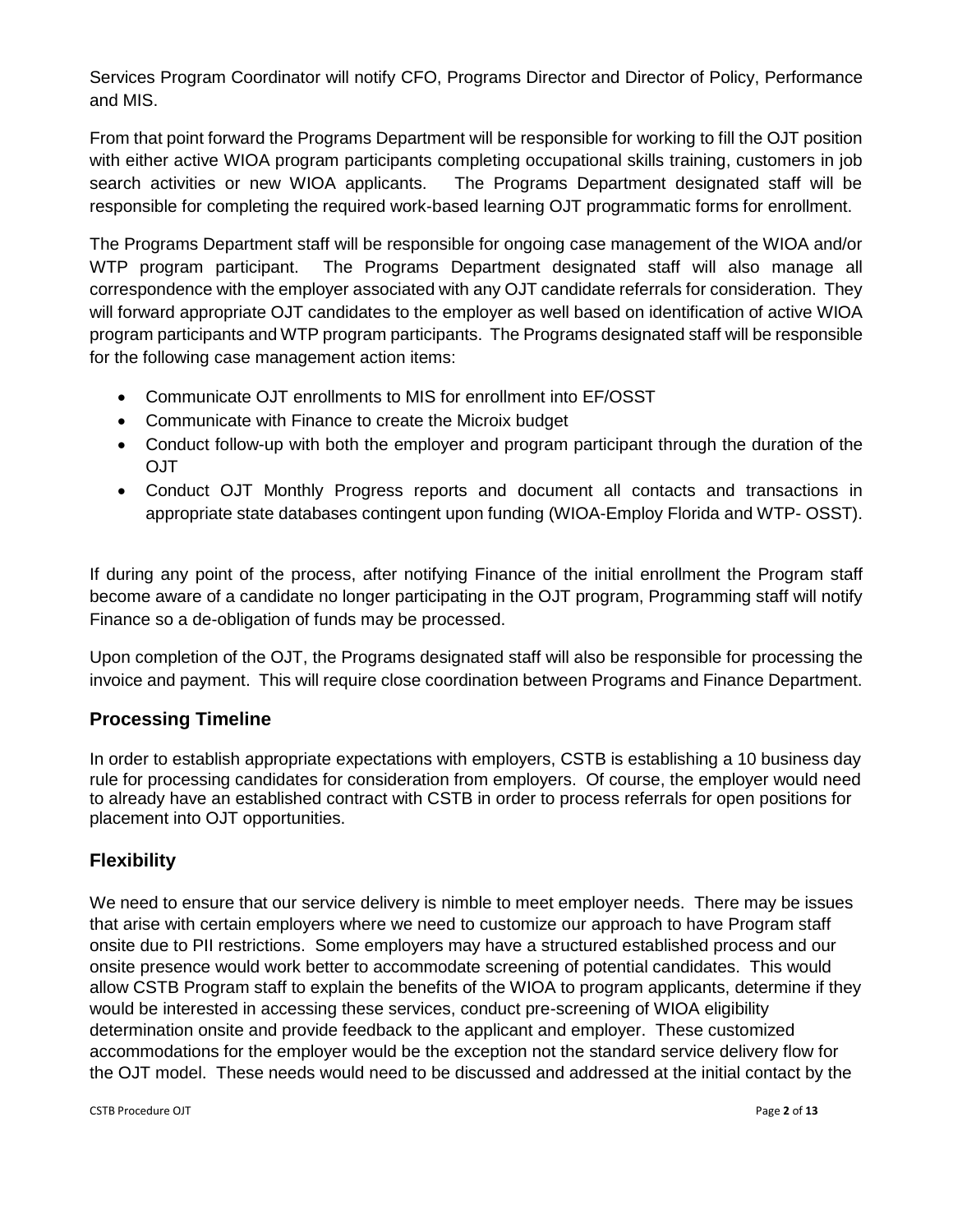Business Services Account Executive and the information shared with the Programs staff to ensure appropriate and timely coordination.

### **Demand for Occupation in Labor Market**

To access the CareerSource Tampa Bay Targeted Occupations List: **[http://www.careersourcetampabay.com/files/public/TOL/Copy%20of%20PY%2018%201](http://www.careersourcetampabay.com/files/public/TOL/Copy%20of%20PY%2018%2019%20CSTB%20TOL.pdf) [9%20CSTB%20TOL.pdf](http://www.careersourcetampabay.com/files/public/TOL/Copy%20of%20PY%2018%2019%20CSTB%20TOL.pdf)** CSTB TOL changes on an annual basis at the beginning of each PY. Business Services and Program staff should review and familiarize themselves with the TOL.

#### **Occupation Eligibility**

Not all jobs are appropriate for OJT.The emphasis on training automatically eliminates all jobs that require no more than a brief initial orientation period. Similarly, because reimbursements are intended to compensate the Employer for decreased productivity, jobs that pay by commission or piecework are inappropriate. Additionally, seasonal, temporary and part-time jobs should likewise be avoided because the desired outcome of OJT is longterm retention into full-time employment that leads to self-sufficiency.

The assessment process is used to substantiate that each trainee has a need for the training that is to be provided and has the capability to benefit from this training. The decision to assign a participant to OJT should be based on consideration of the individual's employability skills, skill deficiencies, and interests.

Trainees who already possess a substantial portion of the skills required to perform the job should not be placed into OJT positions. The responsibilities that accompany the use of public funds demand that expenditures for training activities be confined to situations where there is a documented need for training; mere subsidies for business or financial incentives to hire are avoided. Thus, the selection of Trainees for OJT should be carefully governed by a well-thought out process. The skills already possessed by the participant must be considered along with the skills required to do the job.

# **Skills Gap Analysis (SGA)/ OJT Training Plan Development**

Following the execution of the OJT Employer Agreement, an individualized OJT Training Plan must be developed for the acquisition of skills that the trainee does not already possess. Skills the trainee acquired from previous work or life experiences are transferrable and can be used in every occupation, regardless of the type of work. Transferrable skills are unlike job-related skills, which tend to be used only in one type of work. This plan will contain occupationally specific skills that the employer requires for competency in the OJT occupation. OJT funds should not be used for orientation to standard operating procedures of the employer.

An analysis of the trainee's prior work history, transferrable work skills and the job skills gained must be compared to the job skills/job description the employer requires in the OJT occupation. The resulting gap in skills will be the basis for the development of the Training

CSTB Procedure OJT Page **3** of **13**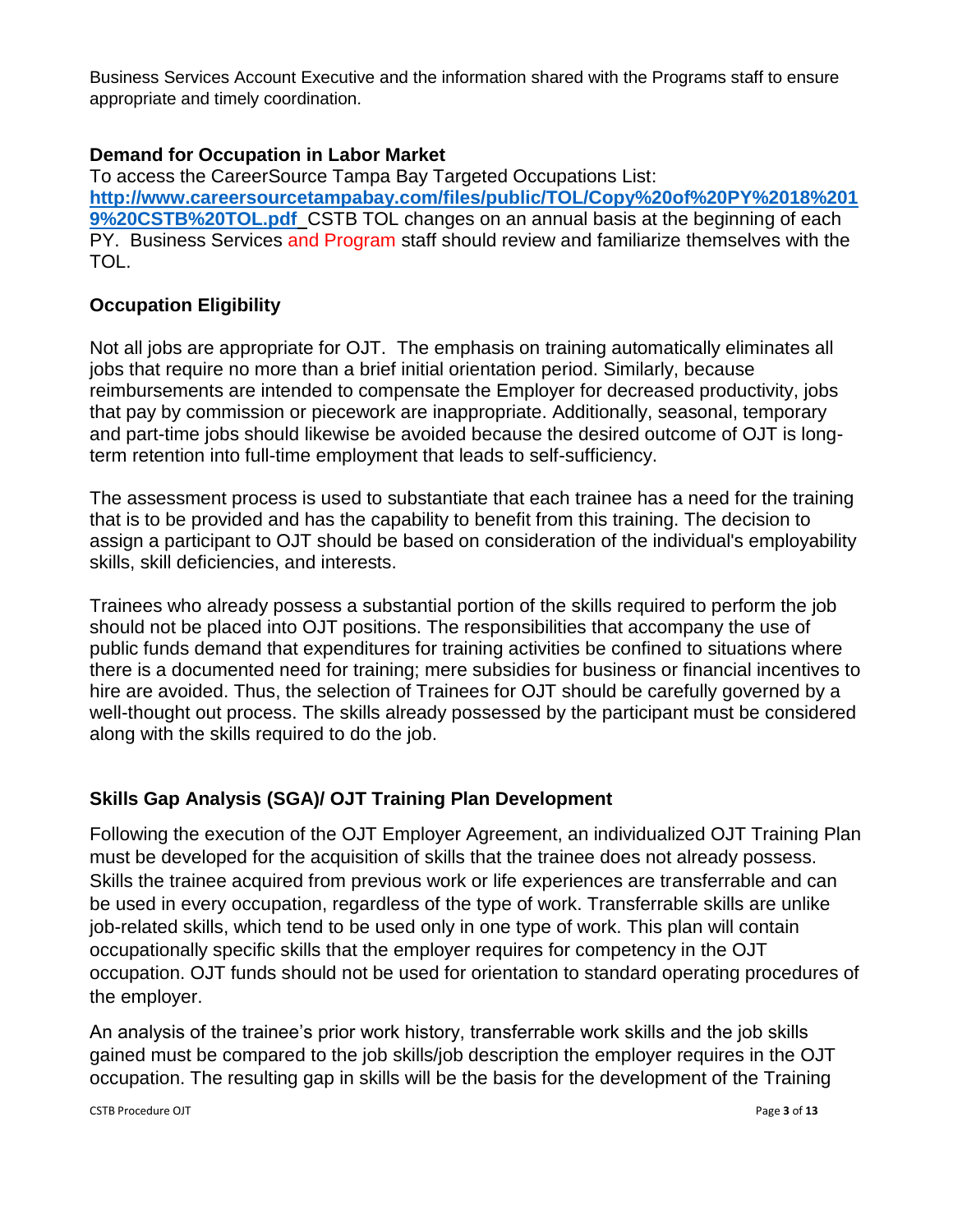Plan. The Specific Vocational Preparation (SVP) data found in the O\*NET Online database for that particular occupation will be used and adjusted to determine the length of training necessary to acquire the needed skills.

Each skill description should be concise and the individual tasks should be measurable and observable. The specific types and sources of information used to identify the scope of the skills gap must be included in the participant's case file.

Although the primary focus of OJT is training in job-specific skills, it is sometimes necessary to build in activities that simultaneously address needed basic and/or work readiness skill deficiencies as part of the overall OJT Training Outline Plan.

There are a number of assessment tools available that may be used to conduct a skills gap analysis and provide adequate documentation of the process used to develop the Training Plan. These include Prove It!™, an Internet– based assessment tool used to determine an individual's level of skills in a particular occupation and to document skill deficiencies, as well as the O\*NET Online website and www.myskillsmyfuture.org which have both been developed by the U.S. Department of Labor. Currently CSTB utilizes the DOL assessment – My Next Move which can be found at: [https://www.mynextmove.org/.](https://www.mynextmove.org/) This online assessment is linked to the O\*NET Interest profiler.

# **Duration and Rationale of OJT Training**

Traditionally, OJT is limited to a maximum of six (6) months or 1,040 hours. The length of the training, which will be determined by CSTB staff, should take into consideration the amount of time required for a participant to become proficient in the occupation for which training is being provided (skill requirements of the occupation, the academic and/or occupational skill level of the participant, and prior work experience). The length of the OJT will be documented in the OJT contract with the employer and the participant's individual career plan.

Staff will also consider results attained from assessments as well as referencing the O\*Net OnLine (**[https://www.onetonline.org/find/\)](https://www.onetonline.org/find/)** which list a Specific Vocational Preparation (SVP) Code.

Specific Vocational Preparation, as defined in Appendix C of the *Dictionary of Occupational Titles*, is the amount of lapsed time required by a typical worker to learn the techniques, acquire the information, and develop the facility needed for average performance in a specific job-worker situation.

SVP Codes should be used as the baseline for duration determination. The baseline hours listed should not prohibit on-the-job training agreement durations and may be adjusted depending on the individual's skills gap. The chart below is to be used as a baseline reference.

| <b>SVP</b><br>Code | <b>Level Time Explanation</b> | <b>Estimated</b><br><b>Hours</b> |
|--------------------|-------------------------------|----------------------------------|
|--------------------|-------------------------------|----------------------------------|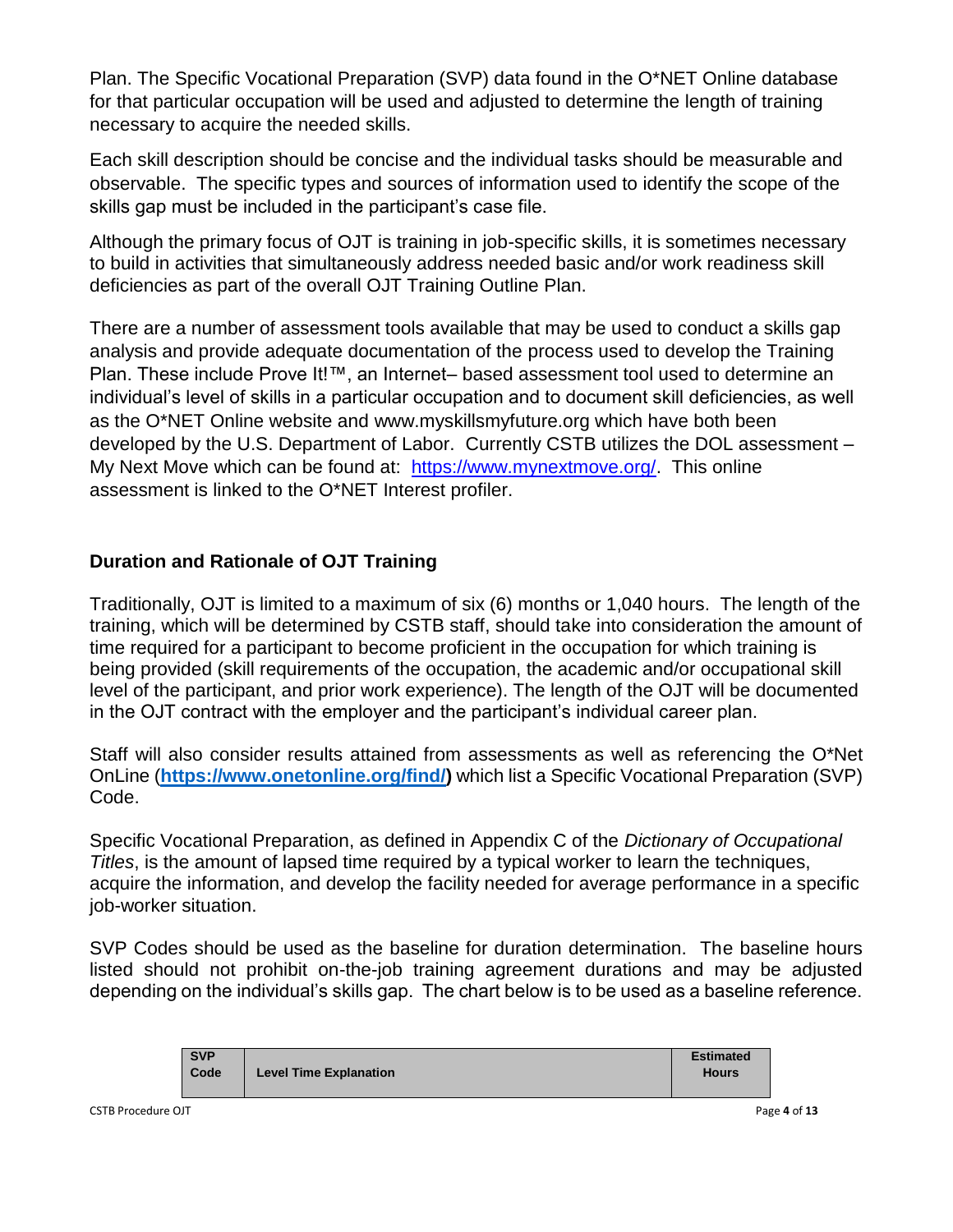|                | Short demonstration only                                        | 160   |
|----------------|-----------------------------------------------------------------|-------|
|                |                                                                 |       |
| 2              | Anything beyond short demonstration up to and including 1 month | 240   |
|                |                                                                 |       |
| 3              | Over 1 month up to and including 3 months                       | 320   |
|                |                                                                 |       |
| 4              | Over 3 months and including 6 months                            | 500   |
|                |                                                                 |       |
| 5              | Over 6 months and including 1 year                              | 640   |
|                |                                                                 |       |
| 6              | Over 1 year up to and including 2 years                         | 800   |
|                |                                                                 |       |
| $\overline{7}$ | Over 2 years up to and including 4 years                        | 960   |
|                |                                                                 |       |
| 8              | Over 4 years up to 10 years                                     | 1,040 |
|                |                                                                 |       |
|                |                                                                 |       |

The staff will research each occupation under "Find Occupations" by either keyword or ONET SOC Code:

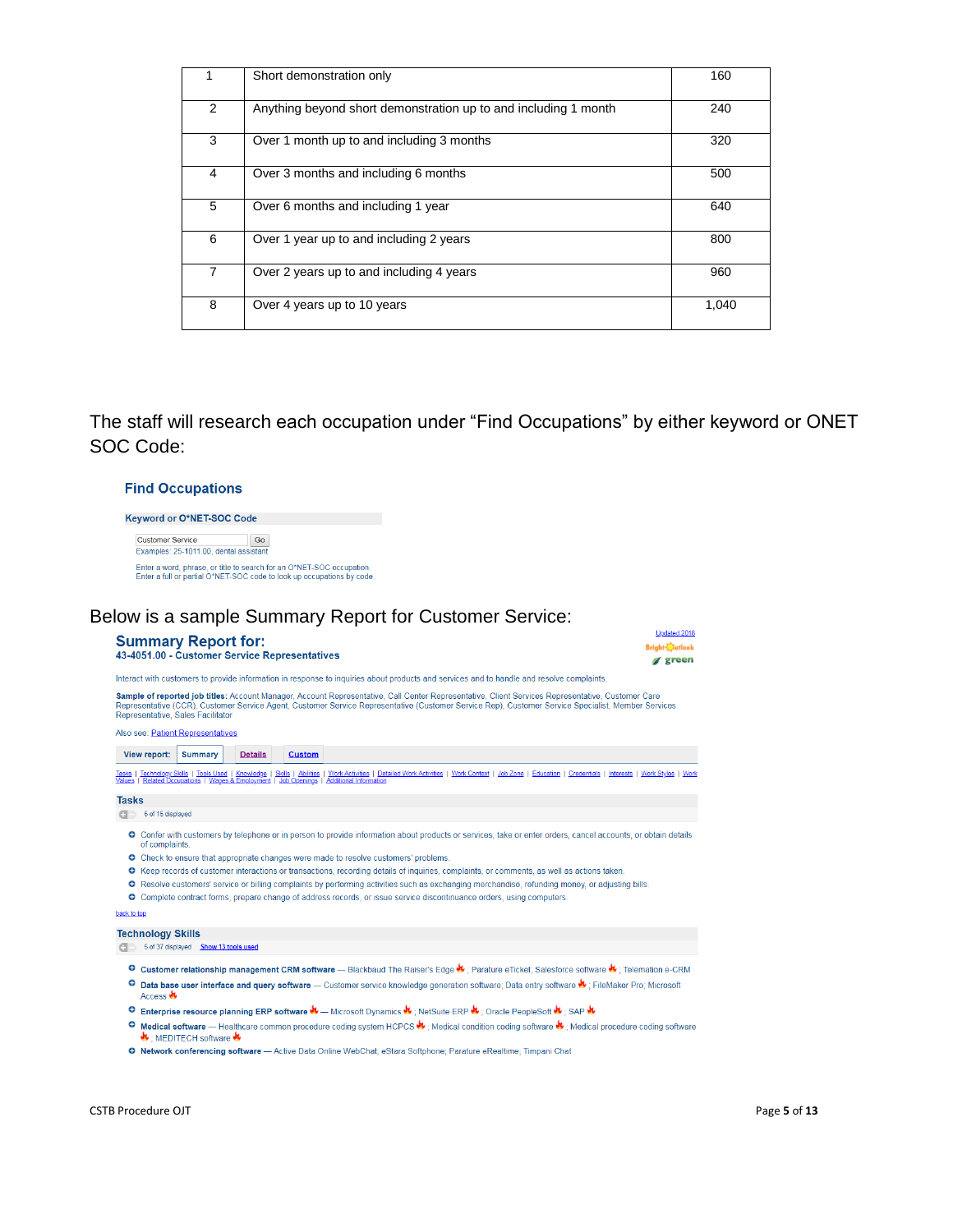#### **Additional information disabled on the ONET Search includes:**

• Knowledge, Skills, Abilities, Work Activities, Detailed Work Activities, Work Context, Job Zone, Education, Credentials, Interests, Work Styles, Work Values, Related Occupations, Wages & Employment Trends and Job Openings on the Web.

# **Specific Vocational Preparation (SVP)**

Specific Vocational Preparation is a component of Worker Characteristics information found in the *Dictionary of Occupational Titles* (U.S. Department of Labor, 1991).

Specific Vocational Preparation, as defined in Appendix C of the *Dictionary of Occupational Titles*, is the amount of lapsed time required by a typical worker to learn the techniques, acquire the information, and develop the facility needed for average performance in a specific job-worker situation.

This training may be acquired in a school, work, military, institutional, or vocational environment. It does not include the orientation time required of a fully qualified worker to become accustomed to the special conditions of any new job. Specific vocational training includes: vocational education, apprenticeship training, in-plant training, on-the-job training, and essential experience in other jobs.

SVP information can be found under the section Job Zone, where an SVP Range is provided.

In the example below, the SVP Range for Customer Service Representative is 4.0 < 6.0.

| Job Zone |                                                                                                                                                                                                                                     |
|----------|-------------------------------------------------------------------------------------------------------------------------------------------------------------------------------------------------------------------------------------|
|          |                                                                                                                                                                                                                                     |
|          | <b>Title</b> Job Zone Two: Some Preparation Needed                                                                                                                                                                                  |
|          | <b>Education</b> These occupations usually require a high school diploma.                                                                                                                                                           |
|          | Related Experience Some previous work-related skill, knowledge, or experience is usually needed. For example, a teller would benefit from<br>experience working directly with the public.                                           |
|          | Job Training Employees in these occupations need anywhere from a few months to one year of working with experienced employees. A<br>recognized apprenticeship program may be associated with these occupations.                     |
|          | Job Zone Examples These occupations often involve using your knowledge and skills to help others. Examples include orderlies, forest firefighters,<br>customer service representatives, security quards, upholsterers, and tellers. |
|          | <b>SVP Range</b> $(4.0 \text{ to } 6.0)$                                                                                                                                                                                            |

Next review the employer's job description and/or the job tasks listed on the O\*NET summary report to determine the job tasks for the OJT training. Along with the employer, choose the seven to ten most important job tasks for which the trainee needs to be trained. Then use the trainee's assessment to determine the trainee's current skill level for each task. Now you can determine how long it will take the trainee to become proficient at each skill. This will determine the length of the training plan needed based on the participants existing skills. The training plan length may be less than the SVP range, but it cannot exceed that range. In all cases, the case notes for the trainee should indicate the basis for determining the number of hours of training included in the OJT contract.

This is outlined on the OJT Training Outline I which is part of the OJT Contract.

#### **Participants with Previous Experience in the Occupation**

CSTB Procedure OJT **Page 6** of **13**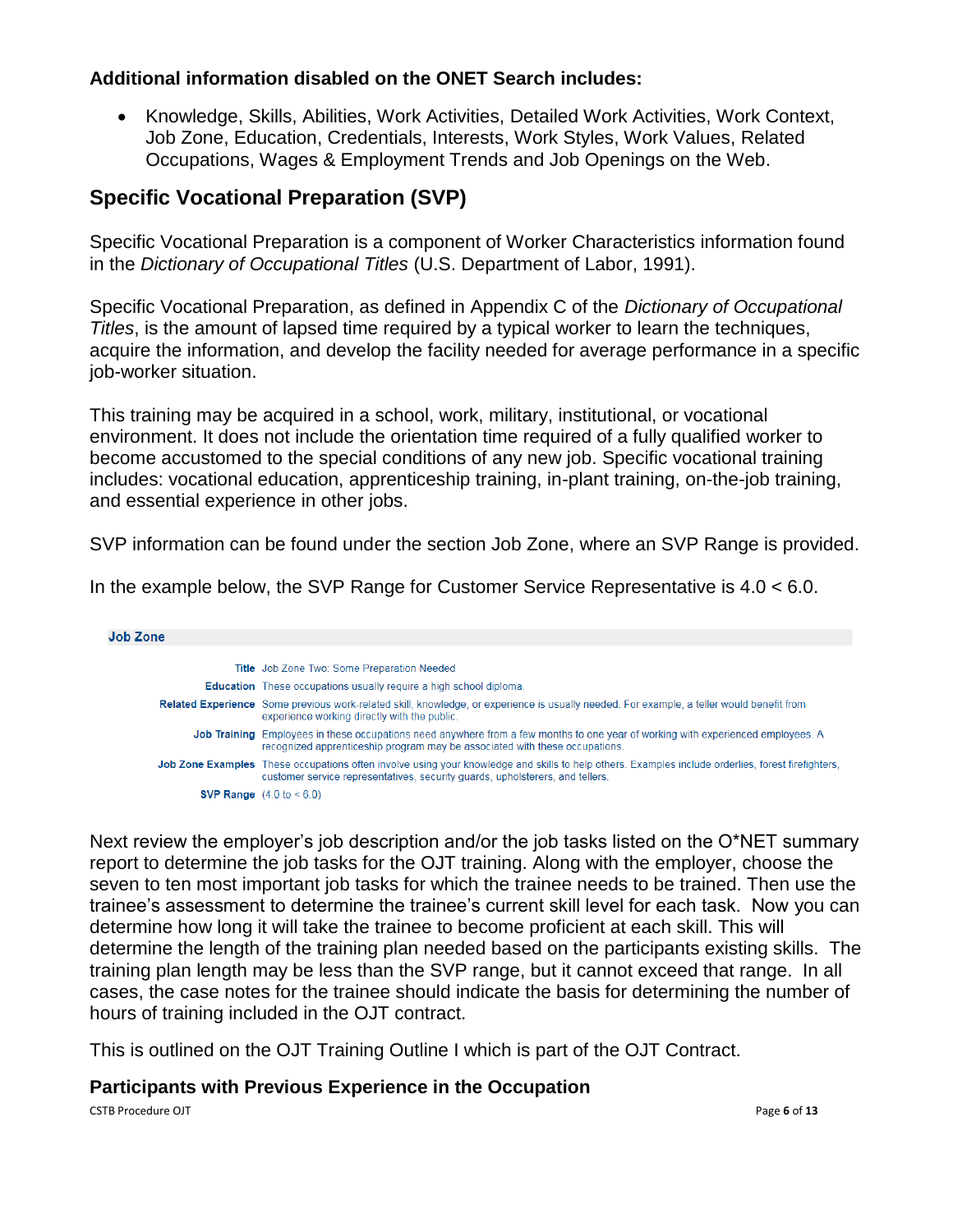An individual who possesses knowledge or skills essential to the full and adequate performance of the specific occupation for which the OJT is proposed may not be placed into an OJT in that occupation. While strict compliance with this principle is inherent in the concept of OJT, in reality many jobs are unique and do not present an exact match of the skills required for jobs with other employers, even where the job title is identical. Thus, even where an individual has some relevant experience or training, the need for OJT may still be substantiated through the assessment process. In addition, a lack of contemporary application of skills or a change in technology may necessitate additional training. All of which can be considered with sufficient justification for training services outlying the specific need and skill level on the OJT Training Outline I which is part of the OJT Contract

### **Previous Employer of Applicant**

As with employer referrals, where a candidate for training is a previous employee of the business wishing to provide OJT, the CSTB Program staff must carefully examine whether the proposed training involves skills and duties that are substantially the same as the previous job. This lack of new or upgraded skills is a valid reason to prohibit an OJT.

If, however, there is adequate reason to enter into the agreement, e.g., a new job or upgraded job at a higher rate of pay, then OJT can be justified for a proportionately reduced duration. Additionally, regular contract management oversight must substantiate that training is occurring and that the Trainee is not spending excessive time performing the duties of the previously held job. No matter what the decision yields, the outcome must be communicated timely to the employer so they understand the reason behind the decision by CSTB.

### **Marketing Materials**

CSTB Marketing Department will be creating promotional materials that the Business Services Account Executives and the Programs staff will utilize to promote the OJT program to potential applicants. Additionally the Marketing Department will also develop talking points for employers to utilize when promoting the benefits of this program to potential applicants prior to referring them to CSTB.

# **Trainee Skill Evaluation**

For the OJT to be considered successful, the participant must have sufficiently learned the skills included in the plan in order to retain employment. Ideally, a participant should meet the employer's standards for each skill. In some situations, however, the participant may not have fully met every skill listed in the plan, but the employer has made a concerted effort to provide training and wishes to retain the participant and continue working on skill development. This would also be considered a successful outcome for the participant.

#### **Quality Assurance and Monitoring**

Every OJT work site should be visited regularly. The first visit should occur prior to the execution of the OJT agreement. At this time, the Work Based Training Onsite Assessment must be reviewed and completed by the Business Services staff. Care should be taken to understand the employer's business and to explain OJT rules, requirements and partnership commitment. When individual training plans are approved, the worksite can be visited again to ensure that the skills listed in the training plan are accurate and that the training length is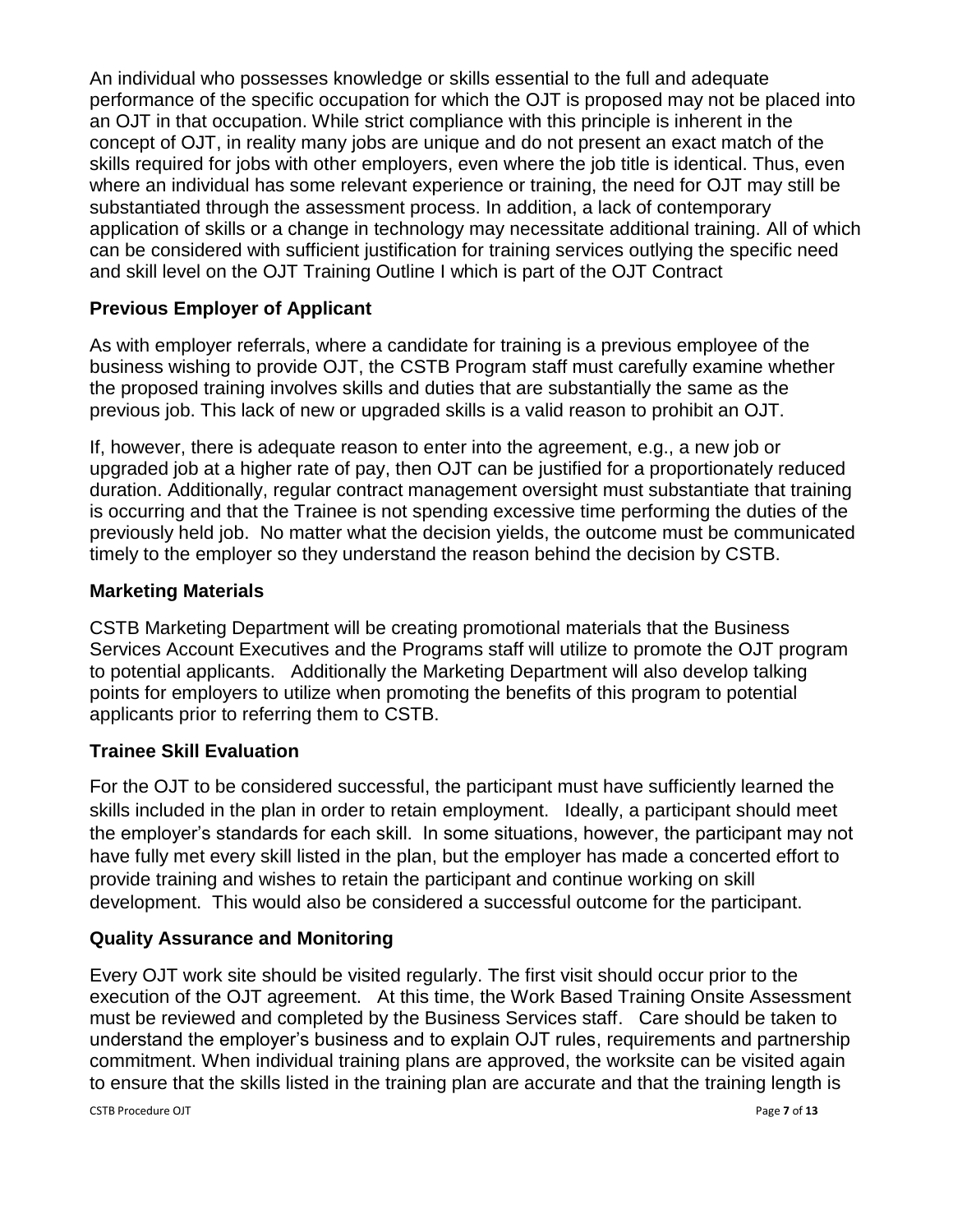appropriate given the trainee's prior related work and education. Remember that the responsibility of ongoing management shifts from Business Services to Programs Department once the master agreement is executed.

The Programs designated staff will communicate OJT enrollments, conduct follow-up with both the employer and program participant through the duration of the OJT, conduct OJT Monthly Progress reports and document all contacts and transactions in appropriate state databases contingent upon funding (WIOA-Employ Florida and WTP- OSST). Frequent onsite visits at the OJT employer worksite may be necessary to address any issues that arise during program participation.

The onsite monitoring of the OJT must include documenting information received directly from the trainees. It also should capture the trainee supervisor's perspective about how the training is progressing throughout participation. These "quality assurance" visits can be combined with job development efforts. More than one training plan may be checked during a single quality assurance visit.

CSTB Program staff must monitor the OJT to ensure that the job specific skills outlined on the OJT Training Plan I are actually being achieved. Measurable Skills Gain (MSG) which is a key WIOA performance indicator under WIOA can be documented through progress reports by the employer during OJT participation. The Monthly Progress Report documents progress towards skills outlined in the training plan, measures level of proficiency of skills at that snapshot and captures MSG documentation. Program staff must closely review this information obtained on the Monthly Progress Reports and enter information into EF for WIOA program participants and into OSST for WTP program participants.

Finally, the work site should be visited at or near the training's completion to ensure that the training has been substantially delivered. This provides Program staff with an opportunity to address the CSTB invoice requirements and payment process.

# **Monthly Follow-Up**

All active OJT agreements must be followed up on no less than every thirty (30) days by the CSTB Program staff. Follow up contacts must be documented via detailed case notes in Employ Florida for WIOA and OSST for WTP. The case note should summarize the status of the training and the progress that the trainee is making toward the goals of the OJT.

#### **Invoicing and Payment**

Programs staff will maintain the XXXXX Work-Based Learning Tracking Report on the U Drive documenting participant name, last four of the candidate social, funding source, start/end date, employer details, duration, total amount, TOL number, etc. This will be updated on a weekly basis. When spreadsheet is being updated, if the Programs staff is made aware of any candidate that doesn't complete the program, for any reason, they should notify Finance to determine if a de-obligation is necessary.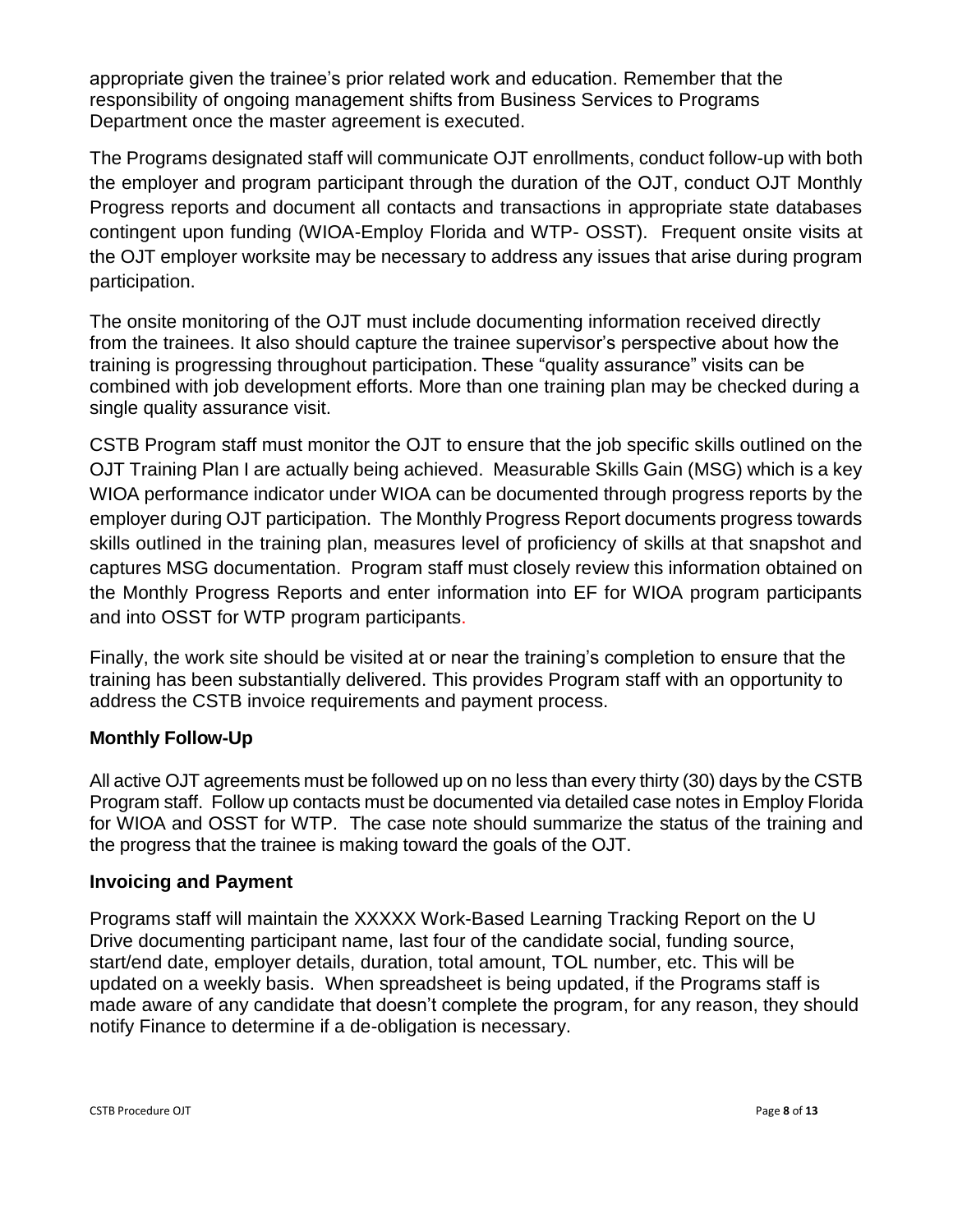Designated Programs staff will track the completion of OJT positions and work directly with employers to ensure that required OJT reimbursement forms and supporting documentation is submitted timely for processing.

Upon completion of the OJT, employers will be required to complete Attachment II – Individual OJT Reimbursement Form, which will be sent to the employers from the Programming staff for initial review. The form identifies the employer name, # of weeks, hours and total reimbursement amount being requested. This form along with supporting documentation will be submitted by the employer to the appropriate programming staff. Supporting documentation MUST include the following:

- 1. Paystubs showing pay period dates, pay date, type of hours worked, rate of pay, deductions, etc.
- 2. Timesheet Detail for only the FIRST and LAST week worked of the OJT/PWE Training Period.
- 3. W9 Form for employers receiving OJT Reimbursement.

Once the initial review is done by Programming staff, the Programming staff will sign off on Attachment II and forward to [OJTinvoice@careersourcetampabay.com](mailto:OJTinvoice@careersourcetampabay.com) along with the supporting documents outlined above. If Finance staff make a change for any reason to the reimbursement amount, an email notification of said change will be sent to Programming staff. Once the information/change is agreed upon between Finance and Programming staff, an encumbrance will be created and payment will be processed through the standard check run.

### **Reference Materials**

On the pages below you will find three flowcharts that outline the OJT process for your review.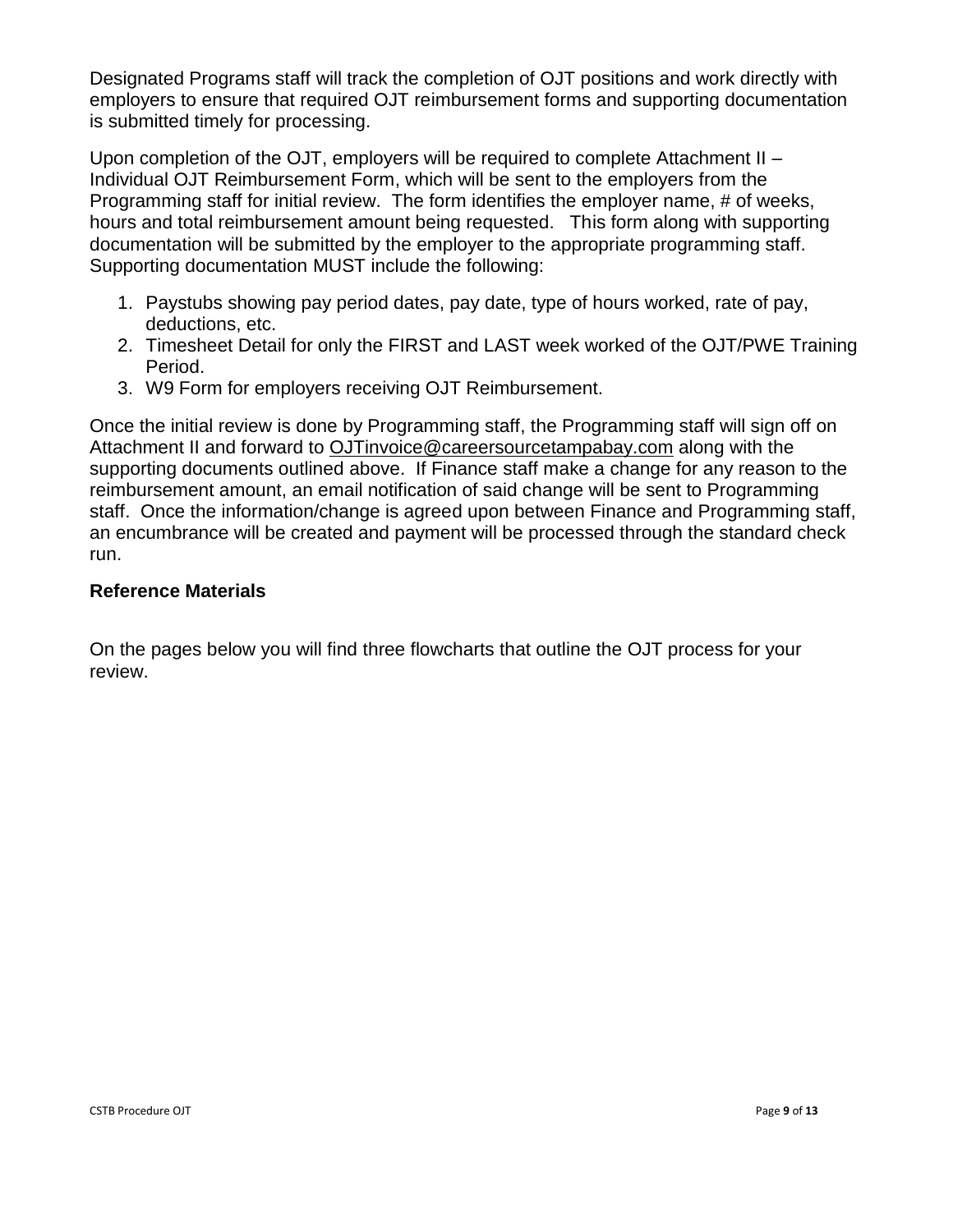# **WIOA AD/DW & WTP Programs On-The-Job Training (OJT) Activity Flowchart**

![](_page_9_Figure_1.jpeg)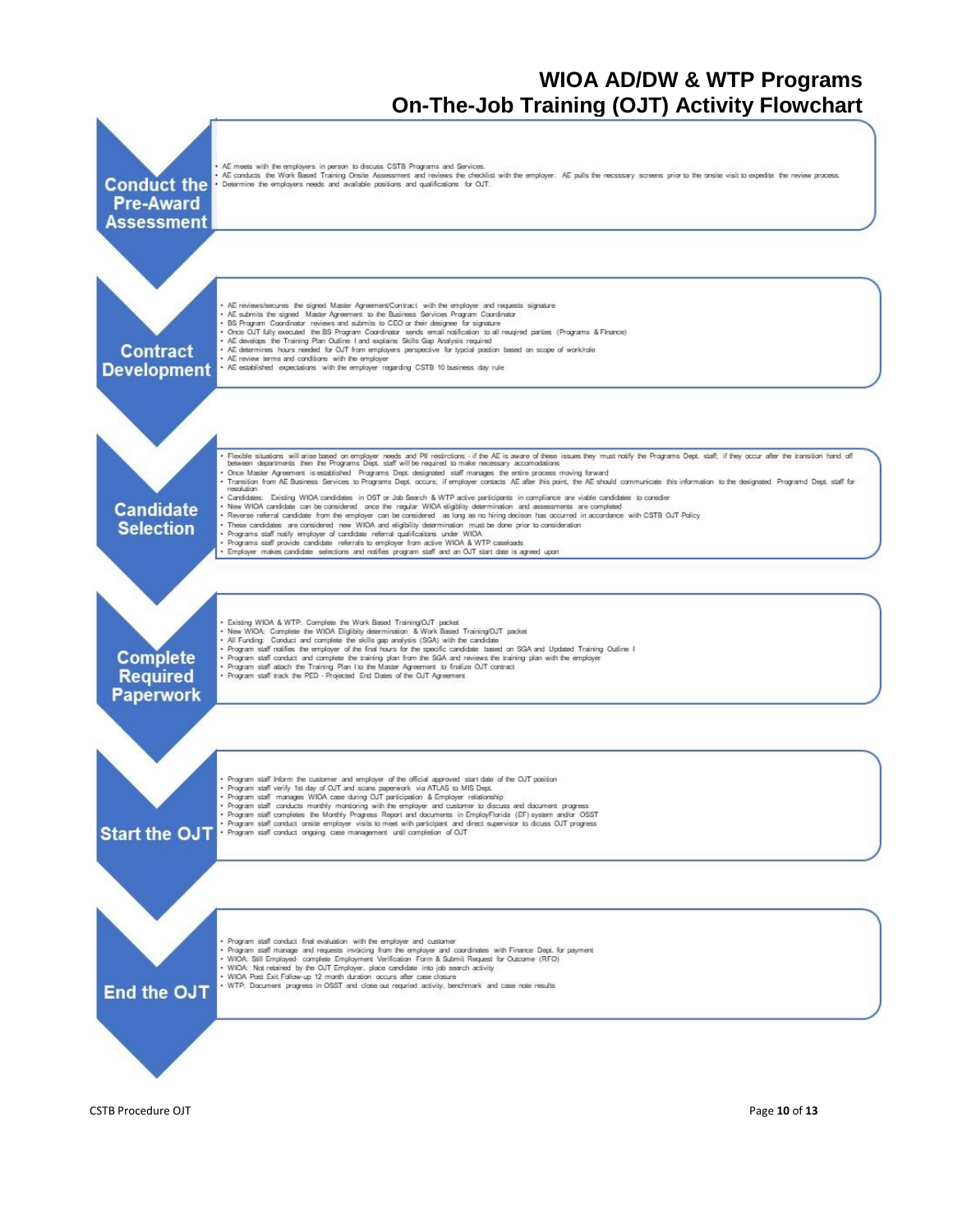#### **Flow charts**

![](_page_10_Figure_1.jpeg)

CSTB Procedure OJT Page **11** of **13**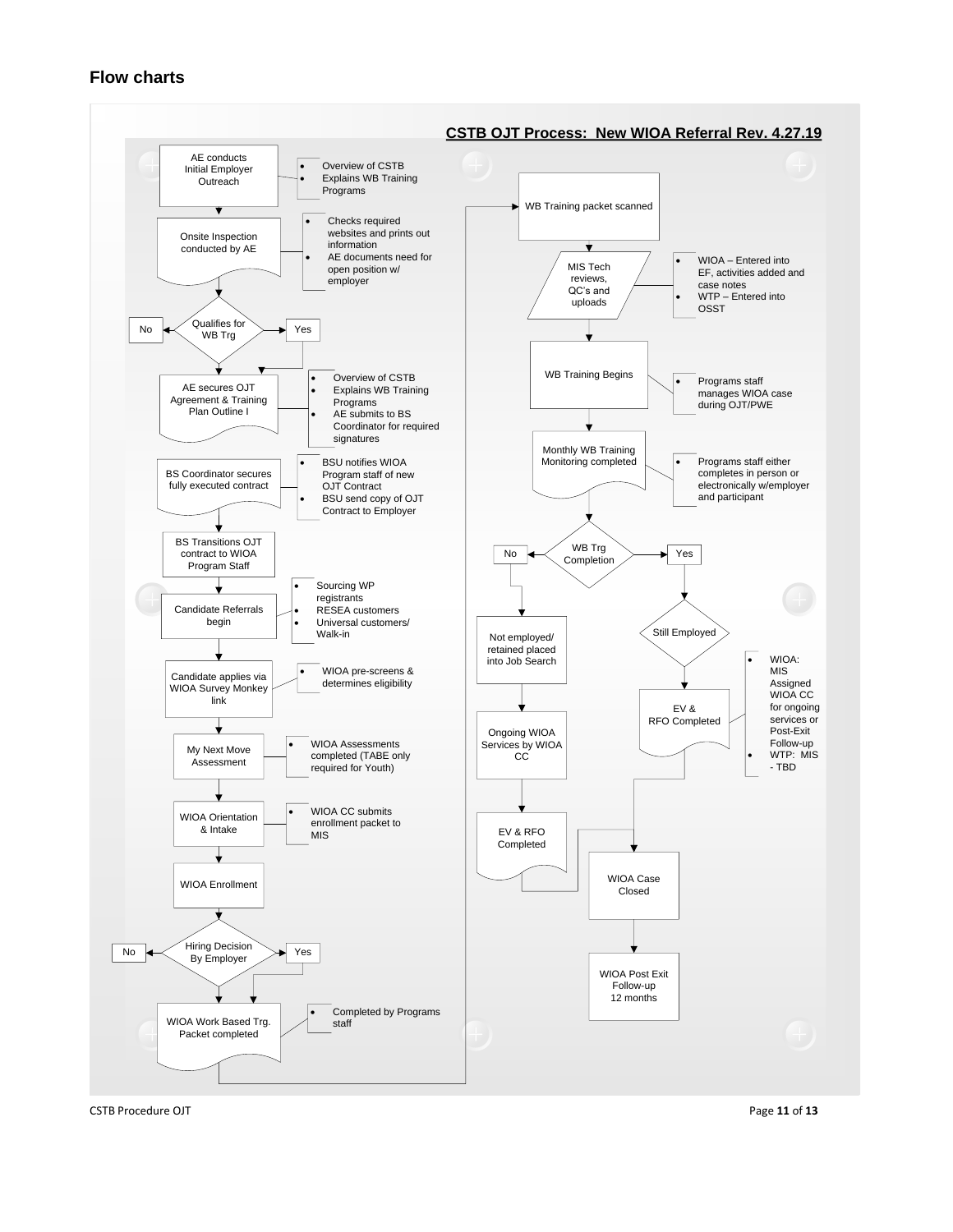![](_page_11_Figure_0.jpeg)